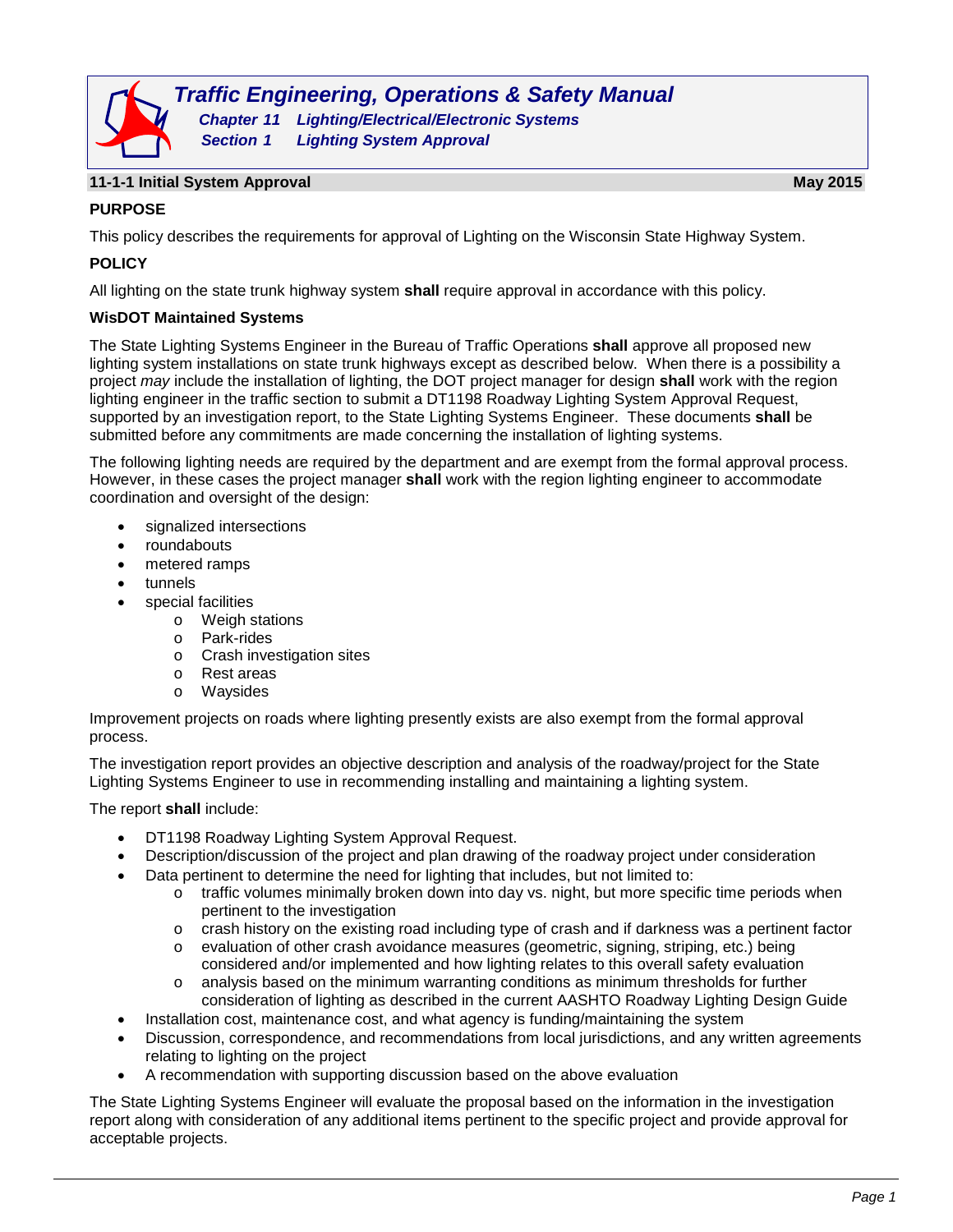Regardless of the need for approval, all WisDOT maintained lighting systems shall follow the design process described in other TEOpS sections.

# **Permitted Lighting Systems**

All Locally-owned and maintained Lighting systems on the Wisconsin State Highway system shall require a permit in accordance with **TEOpS 11-3-1**.

#### **Aesthetic Lighting on Structures**

Aesthetic lighting shall require approval in accordance with [TEOpS](http://wisconsindot.gov/dtsdManuals/traffic-ops/manuals-and-standards/teops/11-03.pdf) 11-3-2.

#### **Connecting Highways**

Lighting on connecting highways and permitted lighting maintained by local municipalities on state trunk highways are exempt from submitting a request for approval. However, in these cases the project manager **shall** work with the region lighting engineer to accommodate coordination and oversight of the design.

#### **11-1-2 Lighting System Design Review May 2015**

# **POLICY**

All DOT maintained Roadway Lighting System designs **shall** follow the process described in with this document.

# **POLICY APPLICATION**

The purpose of this policy is to prescribe guidelines and procedures that will help ensure consistent lighting system designs statewide and clarify the review requirements.

#### **PROCEDURAL REQUIREMENTS**

For all Projects covered under this policy, after receiving the necessary Lighting System Approval described in [TEOpS](http://wisconsindot.gov/dtsdManuals/traffic-ops/manuals-and-standards/teops/11-01.pdf) 11-1-1, the lighting designer **shall** submit a Continuous Lighting System Illumination Application DT1886 (or Preliminary Permit Application for locally maintained systems), Roundabout Illumination form, or Signalized Intersection Illumination Form, as applicable to the project, to the DOT Regional Lighting Engineer prior to beginning the design.

The designer **shall** send a copy of all submittals to the State Lighting Engineer.

# **DESIGN PROCESS**

The designer **shall** follow the appropriate WisDOT design standards/parameters described in later sections for the type of lighting system being proposed.

The designer **shall** follow the submittal/review procedures described in the WisDOT lighting review checklist.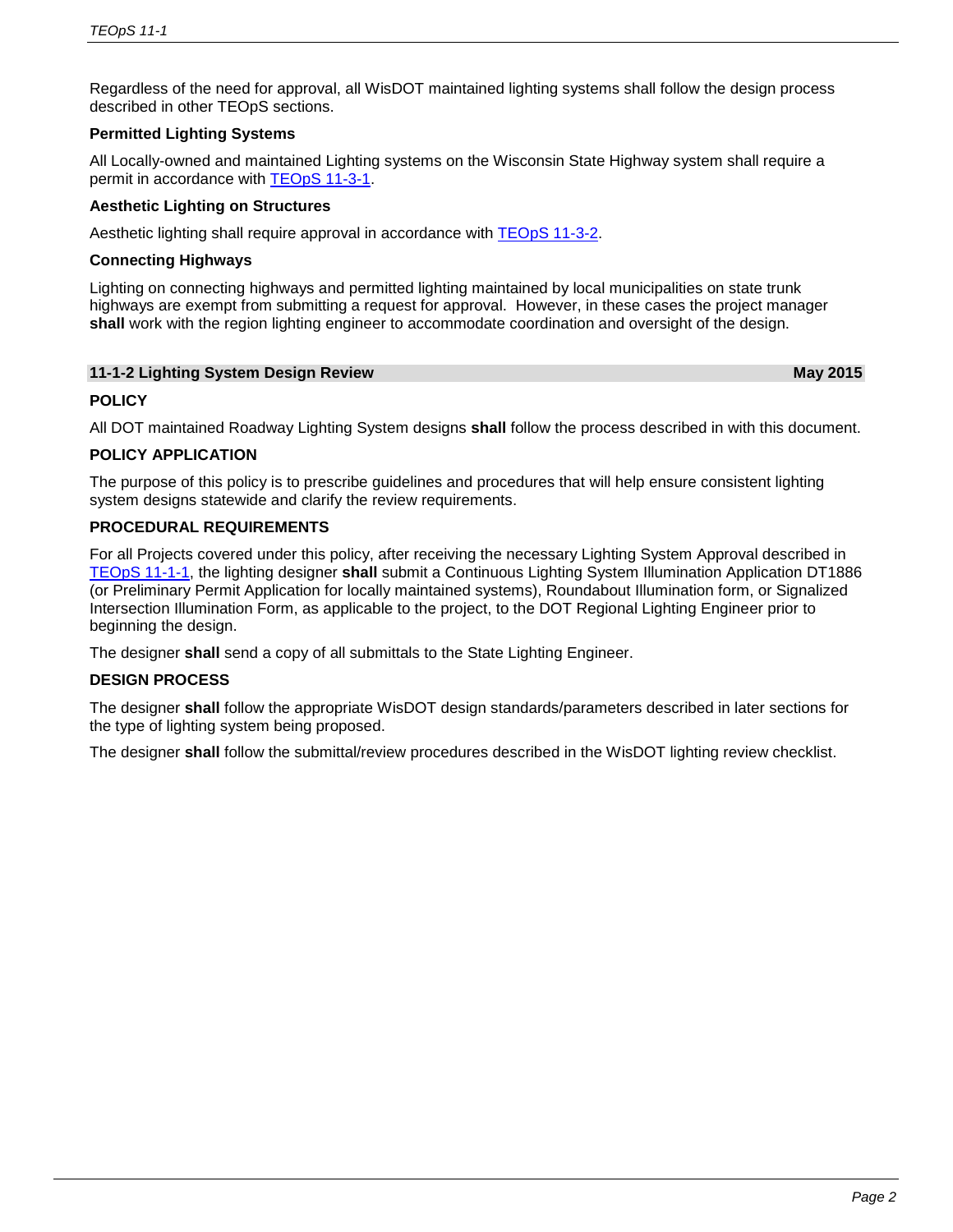| <b>DESIGN CHECKLIST FOR</b><br><b>ROADWAY LIGHTING</b>                                                                                                                                                                                                                            |  |  |  |  |  |
|-----------------------------------------------------------------------------------------------------------------------------------------------------------------------------------------------------------------------------------------------------------------------------------|--|--|--|--|--|
| Design consultant     Traffic (In-house)     PDS (In-house)<br>System designed by:                                                                                                                                                                                                |  |  |  |  |  |
|                                                                                                                                                                                                                                                                                   |  |  |  |  |  |
|                                                                                                                                                                                                                                                                                   |  |  |  |  |  |
|                                                                                                                                                                                                                                                                                   |  |  |  |  |  |
| Designer Name (print/type) ______________________________Signature _____________                                                                                                                                                                                                  |  |  |  |  |  |
| Coordinate Lighting Design Process @ approximately 30% Plan                                                                                                                                                                                                                       |  |  |  |  |  |
| Contact Region Traffic Section about the need for a lighting system on the project.<br>Identify project segments.                                                                                                                                                                 |  |  |  |  |  |
| Prepare description of Lighting System and prepare & submit Roadway Lighting<br>System Request Form DT1198.                                                                                                                                                                       |  |  |  |  |  |
| Consult current Chapter 11 of WisDOT Traffic Guidelines Manual.<br>Determine all Design Guidelines, Roadway and Area Classifications and Target<br>Illumination Thresholds for the various project segments.<br>Obtain approval from Region Lighting Engineer in Traffic Section. |  |  |  |  |  |
| Verify Luminaire used in the design.                                                                                                                                                                                                                                              |  |  |  |  |  |
| Prepare Preliminary Permit Application form, Continuous Lighting Illumination Form,<br>Signalized Intersection Illumination Form, or Roundabout Illumination Form.<br>Obtain necessary Approval(s) before beginning the Design.                                                   |  |  |  |  |  |
| Preliminary Review @ approximately 60% Plan                                                                                                                                                                                                                                       |  |  |  |  |  |
| AGI32 Roadway Optimizer calculations for continuous roadway sections (Avg.<br>Maintained Illumination, Uniformity) showing compliance with Application or<br>Illumination form)<br>N/A                                                                                            |  |  |  |  |  |
| AGI32 calculations for Roundabouts showing compliance with Application or<br>Illumination form)<br>N/A                                                                                                                                                                            |  |  |  |  |  |
| AGI32 calculations for Signalized Intersections showing compliance with Application or<br>Illumination form)<br>N/A                                                                                                                                                               |  |  |  |  |  |
| Preliminary Plan with proposed luminaire/pole locations                                                                                                                                                                                                                           |  |  |  |  |  |

Page 1 of 2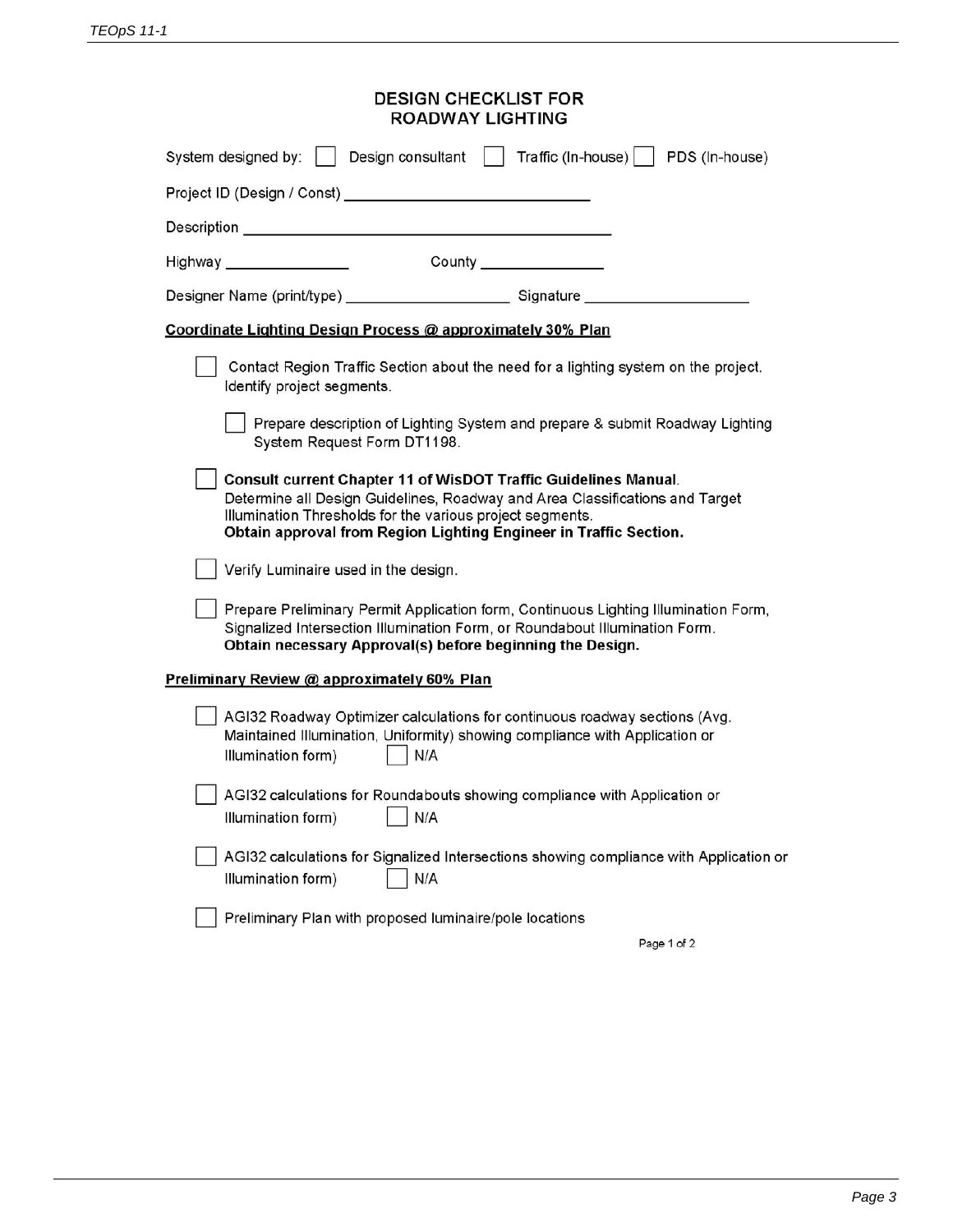# Final Review @ approximately 90% Plan

| Submit to Region Traffic Section Lighting Engineer, with copy to State Lighting Engineer:                                                                                                                                                                                                              |
|--------------------------------------------------------------------------------------------------------------------------------------------------------------------------------------------------------------------------------------------------------------------------------------------------------|
| N/A<br>Completed Lighting Permit (if applicable)                                                                                                                                                                                                                                                       |
| Lighting Plans (See FDM 15-1 Attachment 5.14 Sample Design Sheet). Include<br>applicable plan details.                                                                                                                                                                                                 |
| <b>Miscellaneous Quantities</b>                                                                                                                                                                                                                                                                        |
| SPVs                                                                                                                                                                                                                                                                                                   |
| Wiring Diagram per Sample Design Sheet                                                                                                                                                                                                                                                                 |
| List of SDDs included in the Lighting Plan                                                                                                                                                                                                                                                             |
| Voltage Drop Calculations for lighting (include festoon outlets where applicable)                                                                                                                                                                                                                      |
| This Completed Checklist signed by Designer.                                                                                                                                                                                                                                                           |
| The following shall also be verified/checked by designer                                                                                                                                                                                                                                               |
| Miscellaneous Quantities/SPVs match the Plans.                                                                                                                                                                                                                                                         |
| SPVs for luminaires on permitted projects specify compliance with permit conditions.<br>N/A                                                                                                                                                                                                            |
| On permitted projects, if banners, holiday decorations, or festoon outlets are to be<br>installed or attached to the poles, the dimensions and locations must be included and<br>shown on a detail drawing. The pole manufacturer needs this information for their pole<br>design calculations.<br>N/A |
| The Designer has checked the design for completeness and correctness.                                                                                                                                                                                                                                  |
|                                                                                                                                                                                                                                                                                                        |

Page 2 of 2